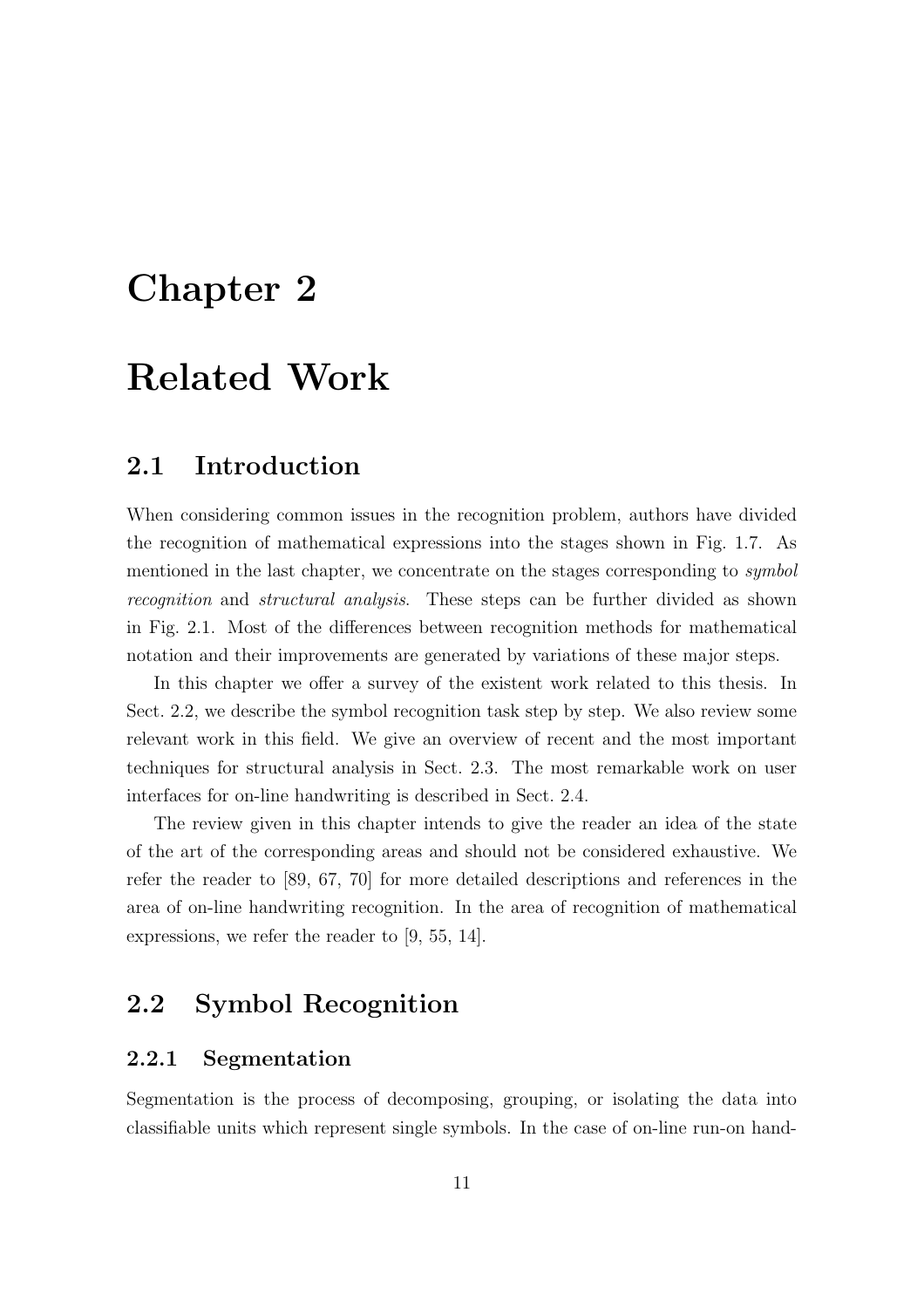

Figure 2.1: Diagrammatic representation of the stages to recognize symbols and of the structural analysis.

writing recognition, the segmentation problem consists of properly grouping a given list of strokes. For the recognition of cursive handwriting, segmentation consist of decomposing the main stroke, which forms an entire word, into strokes representing symbols and transitions from one to another.

An example of a simple heuristics-based segmentation is the method used by Mandler [60]. He associates the input strokes with a predetermined thickness by dilating them with a rectangle. With this criterion, two strokes belong to the same symbol if their dilated versions intersect.

Sometimes, segmentation methods use the information given by the classifier. Winkler et al. [46, 100] generate a symbol hypothesis net from the given strokes. The hypothesis net generates all possible combinations of strokes in order to handle ambiguity during symbol grouping. The different combinations of strokes in the net, which represent potential symbols, are classified using a Hidden Markov Model (HMM). The probabilistic output of the classifier serves to associate a likelihood value to each combination of strokes, and the one with the highest likelihood value is selected as the final segmentation result. Examples of classifier-based segmentation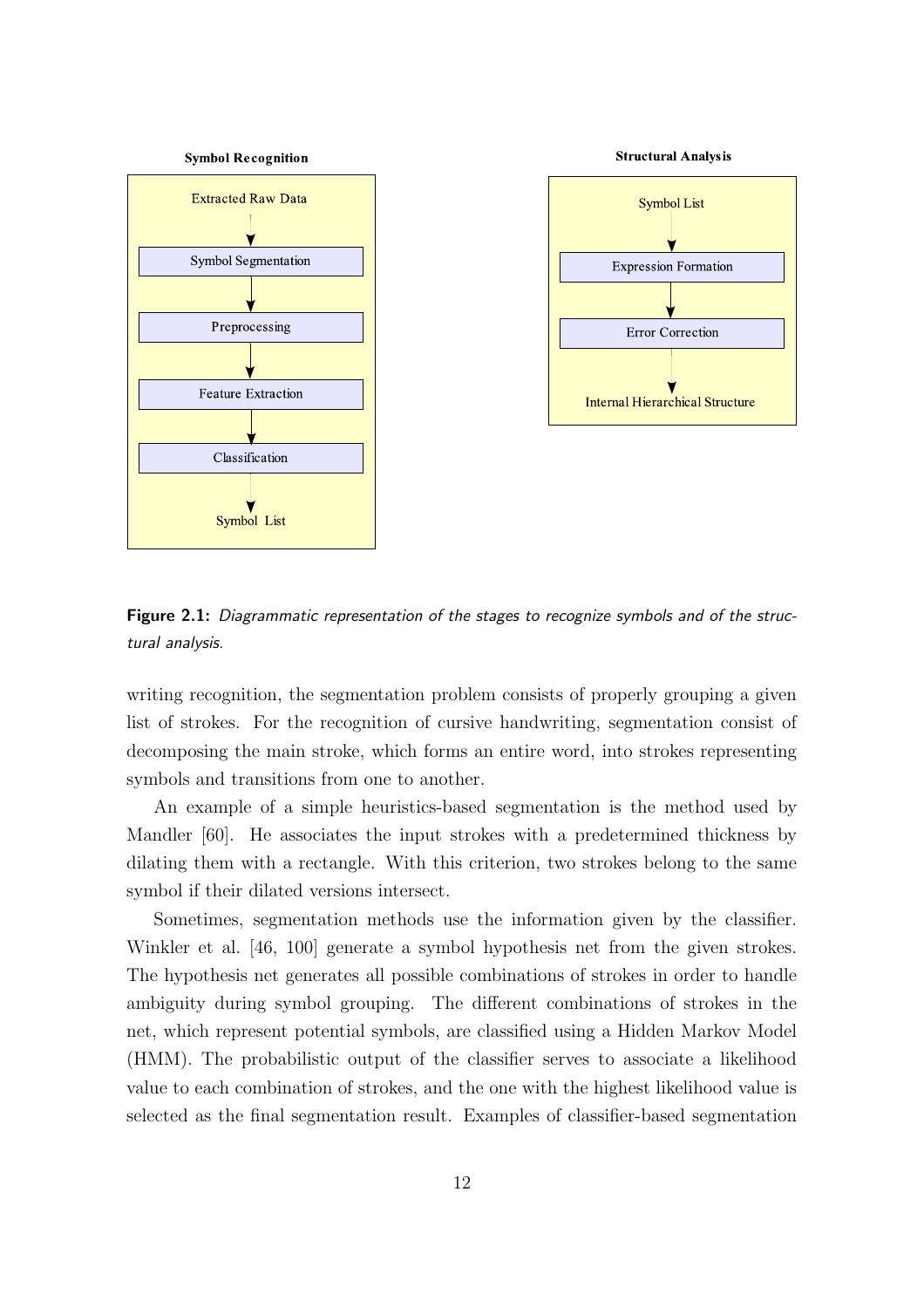are used by some of the systems we describe in Sect. 2.4.

## 2.2.2 Preprocessing

Preprocessing is necessary to eliminate noise, to reduce the amount of information, and to normalize handwriting [89, 34].

An example of preprocessing to eliminate noise is simply the application of a Gaussian filter to a handwritten stroke. In this case, processed points in the stroke are the result of a weighted average of itself and its neighbors. Dehooking, point clustering, filtering, and stroke connection are useful preprocessing procedures to eliminate unnecessary information from the stroke. Examples of normalization for on-line data are scaling, slant correction, and equidistant resampling. Chapter 3 gives detailed descriptions of some of these preprocessing methods.

### 2.2.3 Feature Extraction

Feature extraction means deriving measures and characteristics from the raw data which are useful in making predictions. It is common that feature extraction methods are based on invariance, reconstruction, and expected distortions.

Features may be local or global. The source of information of on-line data are points and strokes. When we talk about local features, we refer to characteristics of a specific point in strokes derived from its neighboring points. Global features normally refer to topological (morphological) characteristics of the stroke based on the trajectory it describes.

The first local feature we consider are the coordinates of a point. They serve, for example, to derive important local characteristics, like curvature or direction. Points having a high curvature are important to decompose strokes in static elements. This decomposition is a structural description of the underlying shape of strokes [34].

Global features normally serve to obtain a categorical (not numerical) classification of strokes. For example, the ratio of the distance between a stroke's end points and its length is a global feature, which serves to determine if the stroke is closed or open, when comparing this ratio against a predetermined threshold. Similarly, when considering a symbol formed by two strokes, we can say that they cross or does not cross, or only touch. This kind of information serves to construct a decision tree which reduces the given data into a small set used in a later analysis using more complex features [89].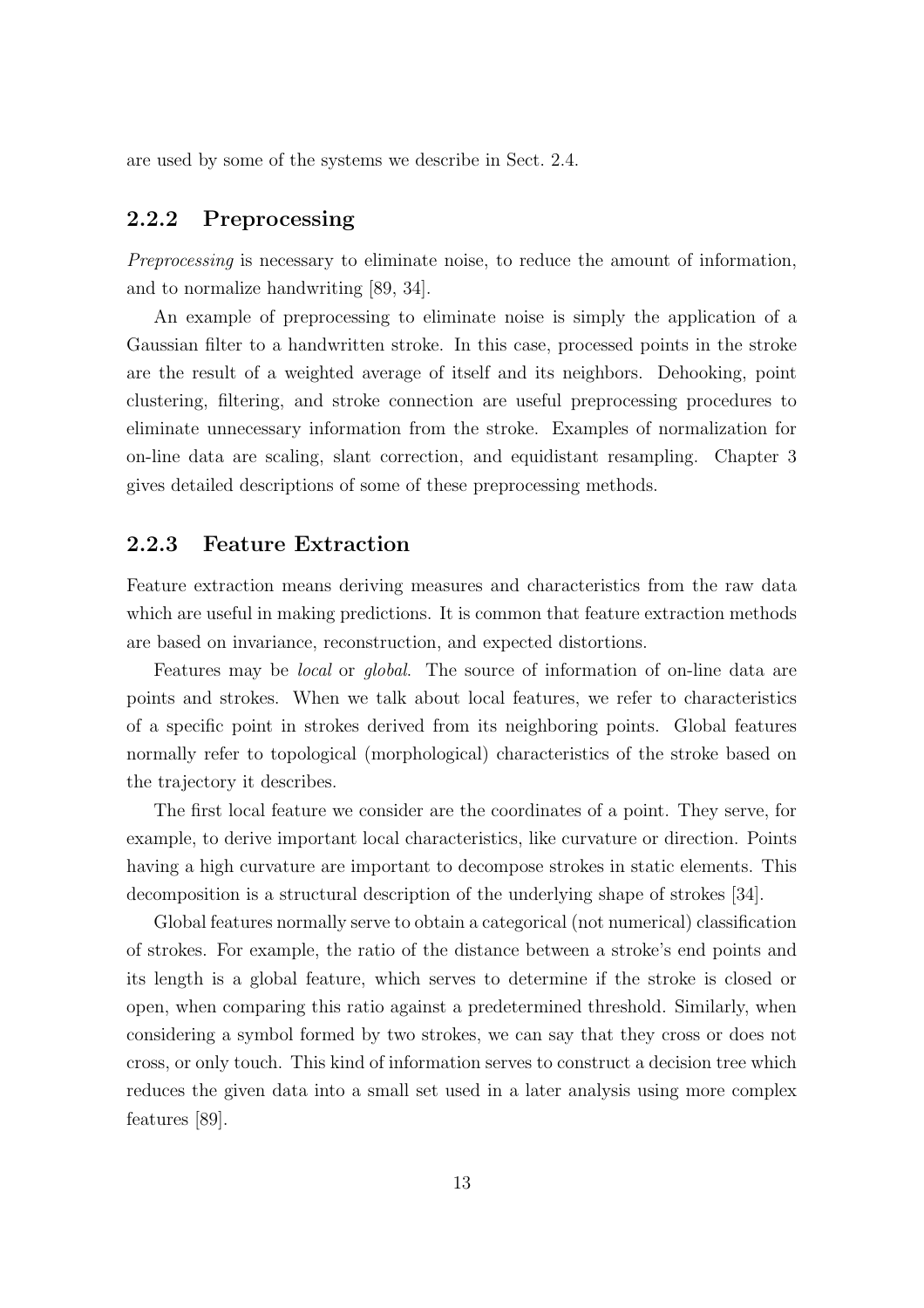## 2.2.4 Symbol Classification

Symbol classification means the use of a certain method to obtain the symbol's label. Actually, we can potentially use any of the great number of existing classification methods to such purpose. In this section we review some of such methods which were specially developed for symbol classification.

#### Similarity Measures

Similarity measures for strokes allow the use of distance-based classifiers. Generally, unknown symbols are matched against stored references (prototypes), and the label corresponding to the unknown symbol is the same as that of the symbol which best matches it. Similarity measures are normally defined at stroke (curve) level.

Tappert [86] uses elastic matching as a similarity measure. The procedure to calculate it is based on the alignment of points which constitute the stroke using the dynamic time warping (DTW) algorithm. The optimal matching corresponds to the minimum sum of matching costs, which are normally the distance between strokes' points obtained by dynamic programming. This algorithm allows the comparison of strokes having a different number of points. In this case, the feature-extraction step can be skipped.

Li and Yeung [57] also use time warping to calculate similarities between strokes. Their method converts strokes into a character string. The string describes the stroke as a sequence of eight directions. They find the distance between two string sequences by calculating costs of three string transformations, namely compression, expansion, and substitution.

Schwenk [79] proposes a similarity measure based on constrained tangent distance. The distance is locally invariant under the following local transformations: translation, scale, axis deformation, rotation, diagonal deformation, and slope transformation. This method tries to incorporate knowledge about geometrical variations of handwriting. In Chap. 3 we explain these transformations in more detail.

Other similarity measures for curves which can be useful for on-line symbol classification can be found in [95].

#### Structural Methods

Structural methods are based on the assumption that handwriting is made up of some elementary or primitive shapes, also known as allographs. They describe the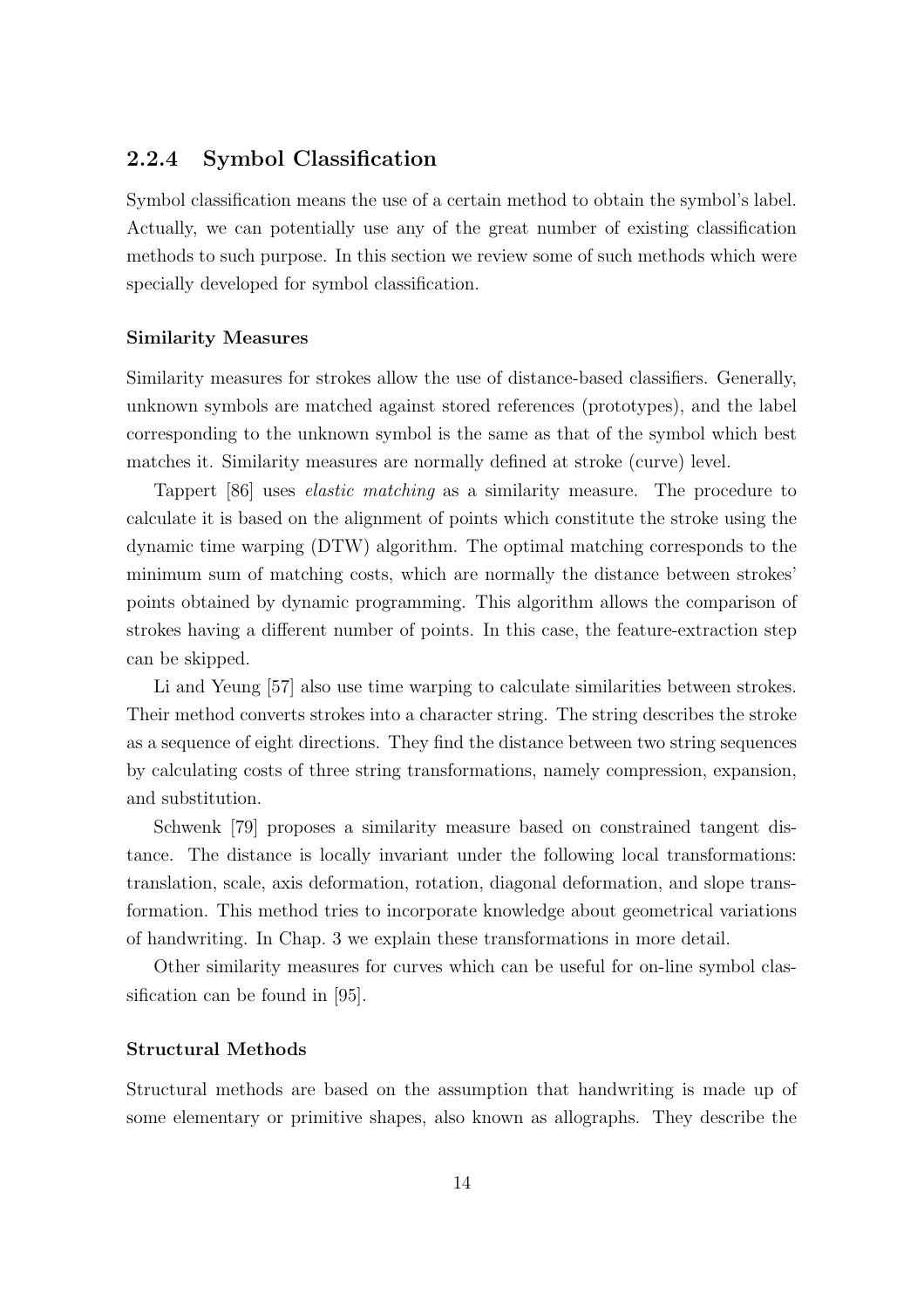morphological characteristics of strokes. For example the symbol '6' can be describes through two primitives: a descending curve and a loop.

Parizeau and Plamondon [65] construct a set of basic allographs using a fuzzy syntactic approach to model handwriting. For example, a primitive can be of type 'c' or 'ci', which corresponds to stroke's segments with a shape similar to the letter 'c' where the 'i' indicates "inversion", i.e. a horizontal or vertical reflection of the shape. In this way, they consider twenty allographs, which correspond to i-shapes, c-shapes, t-crossings, loops, etc. A symbol is coded using a grammar formalism as a sequence of these primitives and the similarity between symbols is measured by using a sequence distance. Similar approaches are used in [11, 74, 102].

#### Neural Network and Statistical Models

Guyon et al. [35] developed a neural network system for the recognition, based on so-called time delay neural networks. The system integrates recognition and segmentation in the same neural network architecture. The network is used to estimate a posteriori probabilities for characters in a word. One of the layers of the network converts the temporal information, point position, curvature, and direction in a twodimensional image representation. Similar approaches are used in [59], which have been specially developed for the recognition of on-line handwritten words.

One of the most recent statistical approaches used for on-line recognition are Hidden Markov Models (HMM). They use dynamic programming to find the optimal alignment which performs character segmentation and recognition simultaneously. Bellegarda [5] uses local features, point's positions and curvature, to feed a simple two-state HMM. Sin and Kim [80] also uses a HMM to model inter-letter relations, also known as ligatures. They train a HMM for each letter and ligature type. Schenkel et al. [75] uses a hybrid neural-network-HMM system for on-line word recognition.

Shwenk [79] uses an autoencoder neural network to construct a model for each symbol class. This autoencoder network actually describes each symbol class by finding the principal components that describe the class population. New symbols are fed into each network and projected to a hyperplane generated by the principal components. The tangent distance between the encoded (projected) vector and the original one is calculated. The class label assigned to the new vector corresponds to the one where the minimum distance is reached.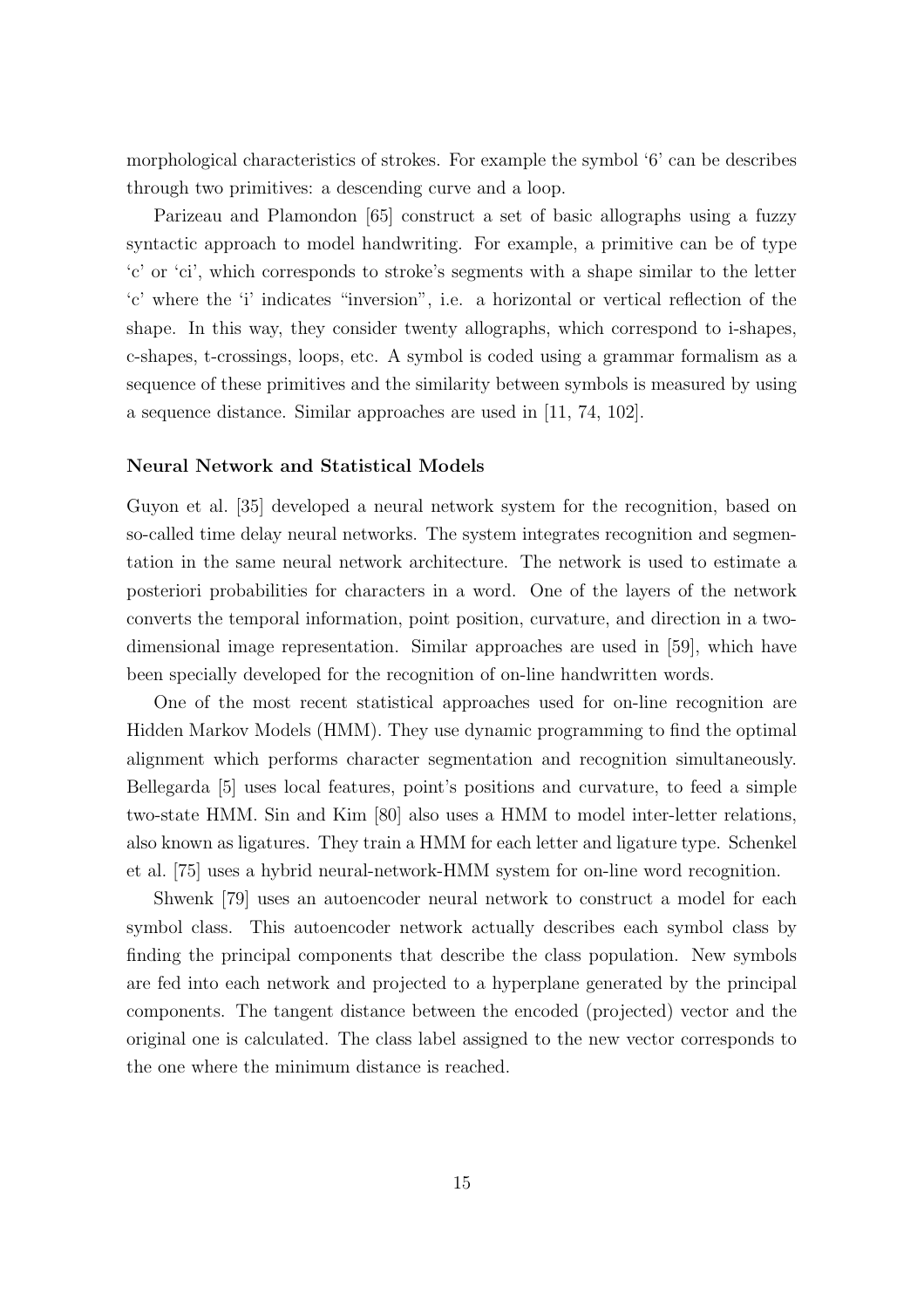#### Clustering Methods

Some of the above recognition approaches were developed in a user-dependent manner. Clustering methods in on-line handwriting are developed to remedy this situation. They try to model intra-class variations caused by different writing styles found in large databases. Vuori [96] uses a self-organizing map to cluster writing styles. She uses variations of the elastic matching method as a similarity measure. Her clustering algorithms can be used for prototype selection, which serves to classify characters according to the k Nearest Neighbors (k-NN) rule. The recognition system adapts to new writing styles by modifying its prototype set. In the same fashion, Connell and Jain [20] use also elastic matching to measure intra-cluster and inter-class measures, to be used in a hierarchical clustering algorithm.

## 2.3 Structural Analysis

## 2.3.1 Expression Formation

Expression formation consists of translating the results obtained in the symbol recognition step into a tree which describes the relations between symbols of the mathematical expression. The nodes that constitute this tree are a data structure which stores the symbol's label and other numerical parameters, for example size and location. Nodes are a compact representation of the original raw symbol. After an analysis of the relative positions of symbols, the nodes in the tree are linked to each other depending on which one of the spatial relations –above-left, above, superscript, right, subscript, below, below-left, and subexpression– they satisfy [9, 55]. As we will see, most of the methods described in this section rely on this principle.

Fateman et al. [29] developed a recognizer for typeset mathematical expressions. The recognized symbols are grouped into box tokens representing numbers, function names, and variables. They use a bottom-up recursive descent parser to obtain the final result as a lisp expression.

Lavirotte and Pottier [52] define a context-sensitive graph grammar to represent mathematical formulas and to remove ambiguities during structural analysis. Rules in graph grammars consist of collapsing a subgraph in a node, if they satisfy a given condition. They define a set of rules to describe the mathematical relation and apply a bottom-up parsing algorithm to obtain the final result. If we consider the expression  $'e^x+1'$ , a rule is defined to collapse the two nodes representing the symbols 'e' and 'x'.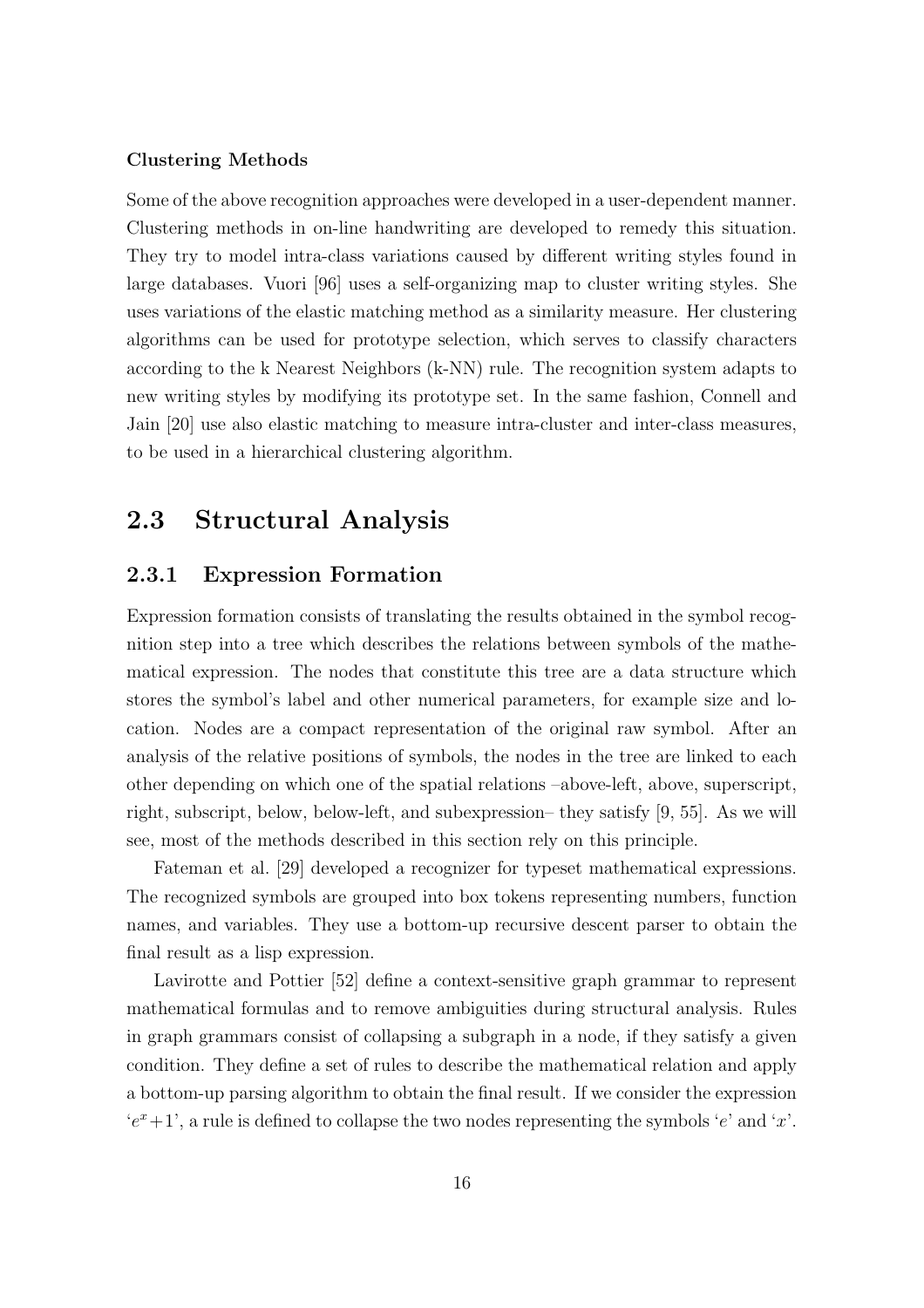They now represent a single token, and the process can be continued by collapsing the new tokens ' $e^x$ ' and '1' to construct the final result.

Miller and Viola [62] use a generative model approach based on a stochastic-free grammar. The recognition process of the structure consists in finding the productions of the grammar with the highest probability when considering the overall probability of generating the expression. They use a convex hull condition to prune the searching space of the grammar productions. A production in the grammar is not admissible if the convex hull of a symbol group intersects a symbol not belonging to the group.

Winkler et al. [100] used HMMs for segmentation and classification of symbols. Using a soft-decision approach, they construct a hypothesis net of all possible segmentations of strokes. They store the information of the possible spatial relations between symbols in a directed graph, and a set of alternative interpretations of the expression is given.

Kosmala et al. [48] also present a statistical approach based on the application of HMMs. The system allows simultaneous segmentation and symbol classification, as well as the interpretation of the symbols' spatial relationships. One of the conditions for correct segmentation and recognition is that the expression be written from left to right and from top to bottom. Delayed symbols are not allowed, as when first writing an expression and then enclosing it in parenthesis. In an posterior work [47] they use graph rewriting for the structure analysis to avoid the above-mentioned restrictions of handwriting.

Chan and Yeung [13] propose the use of a definite-clause grammar (DCG) to define precise replacement rules when parsing mathematical expressions. They use DCG because a grammar expressed through this formalism is declarative and easy to maintain and extend. They use a parsing scheme using left-factoring to reduce the time for the expression's interpretation.

Eto and Suzuki [26] use a weighted graph to represent spatial relations between symbols. The nodes in the tree represent the symbols obtained during the segmentation stage. They are connected depending on whether they satisfy the superscript, subscript, or right relations. Because of the multiple results obtained during the recognition step, nodes have multiple edges which store a symbol's label and weight. They generate a set of spanning trees of the initial graph, which result from the minimization of the edge costs. If they result in an admissible (not contradictory) mathematical structure, one of them is selected as the final result if it minimizes a global cost criterion.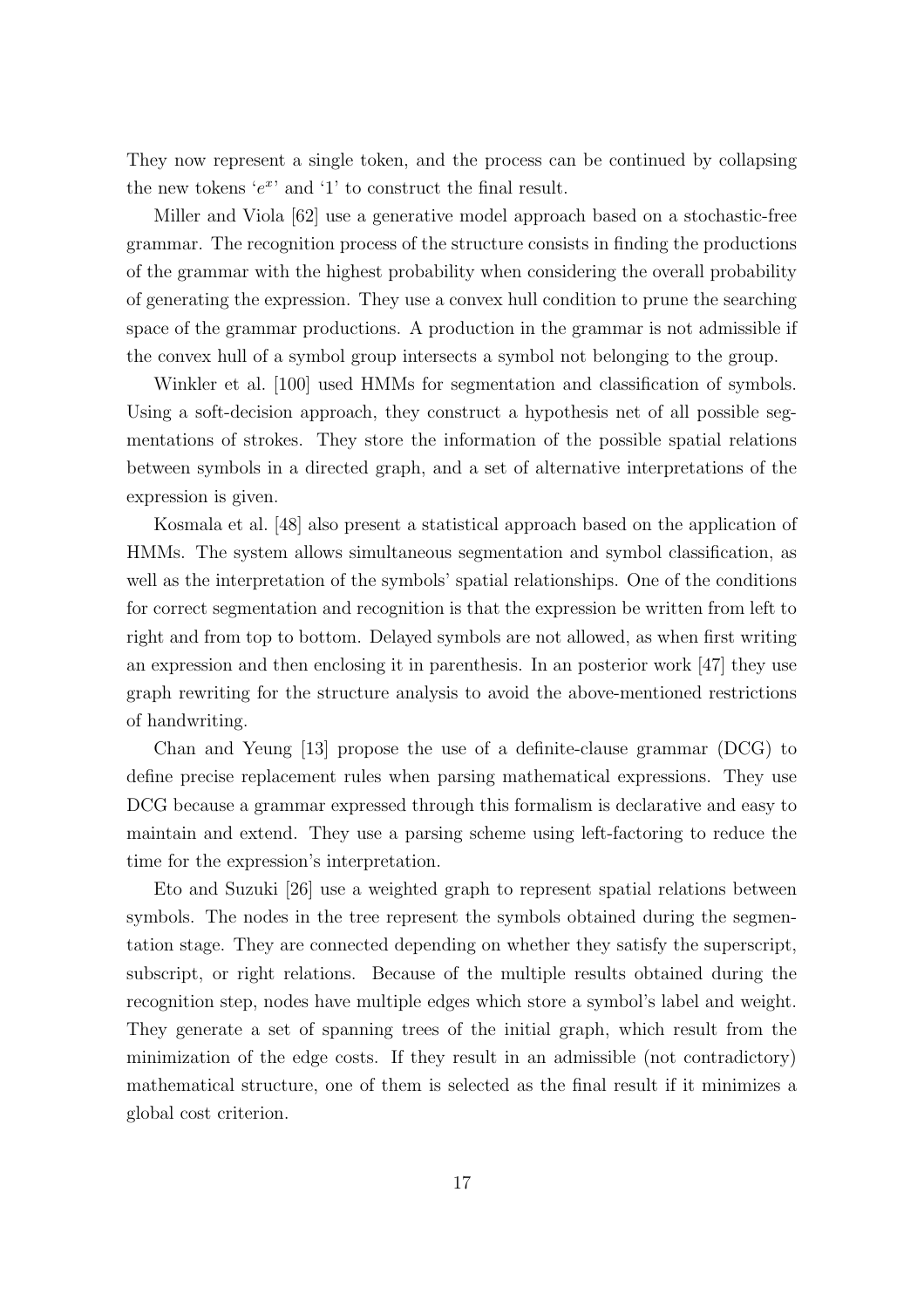Zanibbi et al. [103] describe a mathematical expression as a structure of nested baselines, a so-called baseline structure tree. Baselines constitute horizontal arrangements of symbols. The first step in the procedure recursively constructs the baseline tree in the handwritten expression by handling irregular or poor horizontal layout structures. The second step converts the structure tree into an operator tree, which is further processed by applying tree transformations using the TXL language. Tree transformations consists of locating patterns in the tree structure and applying replacing rules on them. Defining different replacing rules helps to define a particular dialect or recognition scope of mathematical notation.

## 2.3.2 Error Correction

Most of the approaches mentioned before convert a two-dimensional representation of the expression into a one-dimensional one, a string of characters, which represents the expression in a certain computer language. Erroneous symbol segmentation and classification can generate incorrect results during structural analysis.

Lee and Wang [55] propose heuristics for the correction of the most common errors derived by false recognized symbols. They consider four heuristic rules. One of them is "for every binary operator there must exist two operands". By applying this rule the expression  $\sqrt{i} < i < n$  is corrected to  $1 < i < n$ . They also define a rule to consider errors encountered during the construction of function names. An expression like ' $5inx$ ' should be corrected to 'sin x'. Numerals with subindexes are considered as an error. Expressions like '1<sub>2</sub>' and '5<sub>b</sub>' are corrected to ' $l_1$ ' and ' $S_b$ ' respectively. The last rule considers the correction derived by case confusion of letters and other character properties, considering whether it is italic, bold, etc., because letters forming a determined group in the expression are similar. Expressions like ' $3Pqr$ ' and 'x · y' are transformed to '3pqr' and ' $x \cdot y'$ .

Chan and Yeung [15] extend their system based on definite-clause grammar to handle lexical, syntactic, and semantic errors. They implement some rules to identify common errors in string grammar, namely substitution, deletion, and insertion. They also incorporate rules for the correction of some common syntactic errors, like incorrect implicit operators, missing binding and fence symbols, or missing operands. The semantic errors they consider are corrected heuristically, similar to the way Lee and Wang do. The lexical errors they consider take place at the recognition and segmentation level, caused by poor digitalization or irregular writing. They also propose some performance measures that concern the recognition of expressions, symbols, and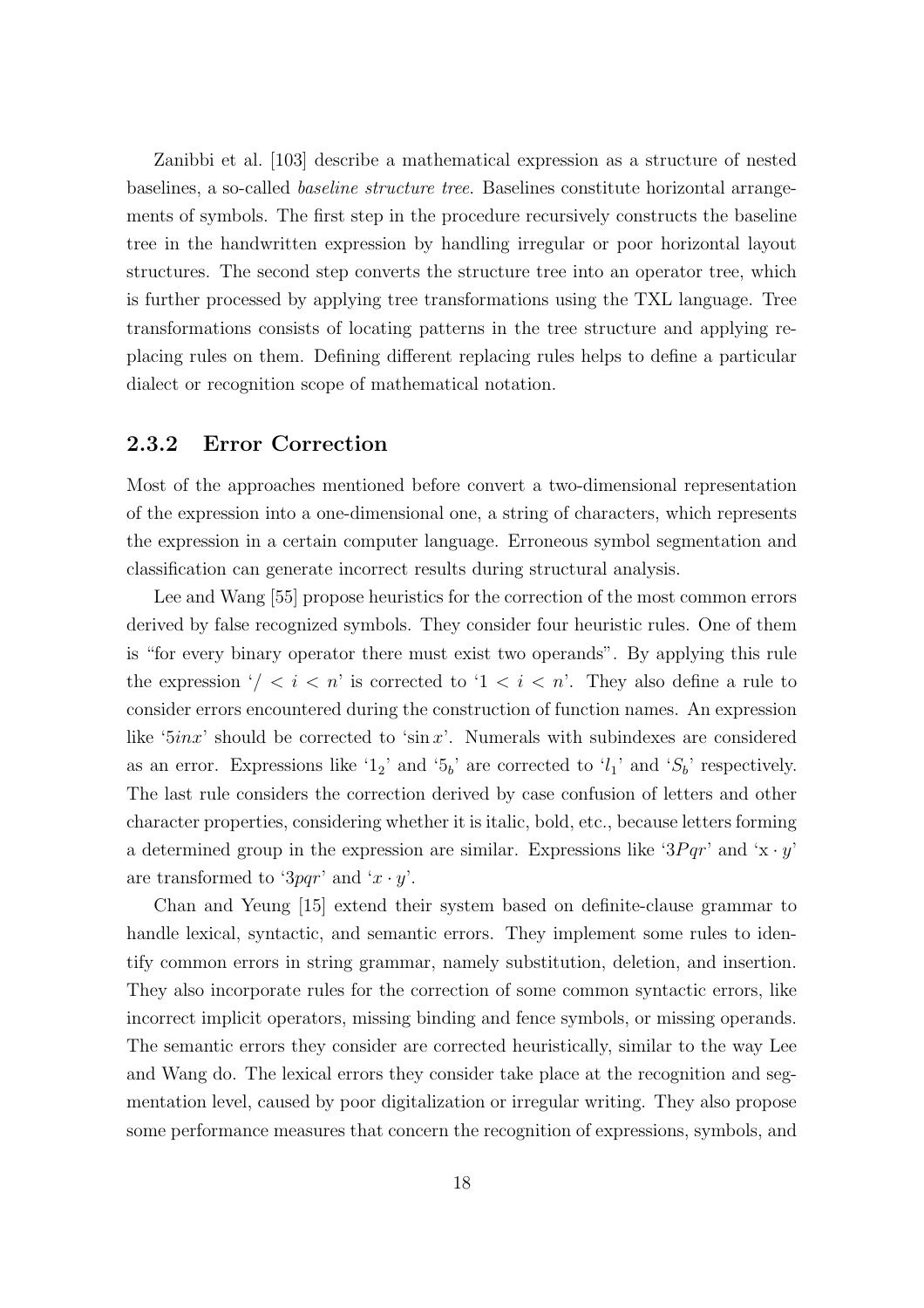

Figure 2.2: The Natural Log system.

operators, as well as an integrated performance measure.

Actually, not much effort is expended on the error correction task. Some other authors does not handle automatically the correction of errors. For this purpose, they offer instead user-friendly interfaces which allow immediate feedback and have undo-redo and visualization capabilities, as we will see in the next section.

# 2.4 User Interfaces

## 2.4.1 The Natural Log System

The Natural Log system is a user-dependent system developed by Matsakis [61]. The system was written in Java and is only available on-line as an applet on the internet. See Fig. 2.2.

To classify on-line symbols, he constructs a high-dimensional normal distribution, which describes the population of each class. The symbol label corresponds to the class that has the maximum probability. Low probability values are used to reject symbols which can represent potential errors in the handwriting. The procedure to recognize a given mathematical expression begins by finding an optimal grouping of the written strokes into isolated symbols. The final grouping of stroked is determined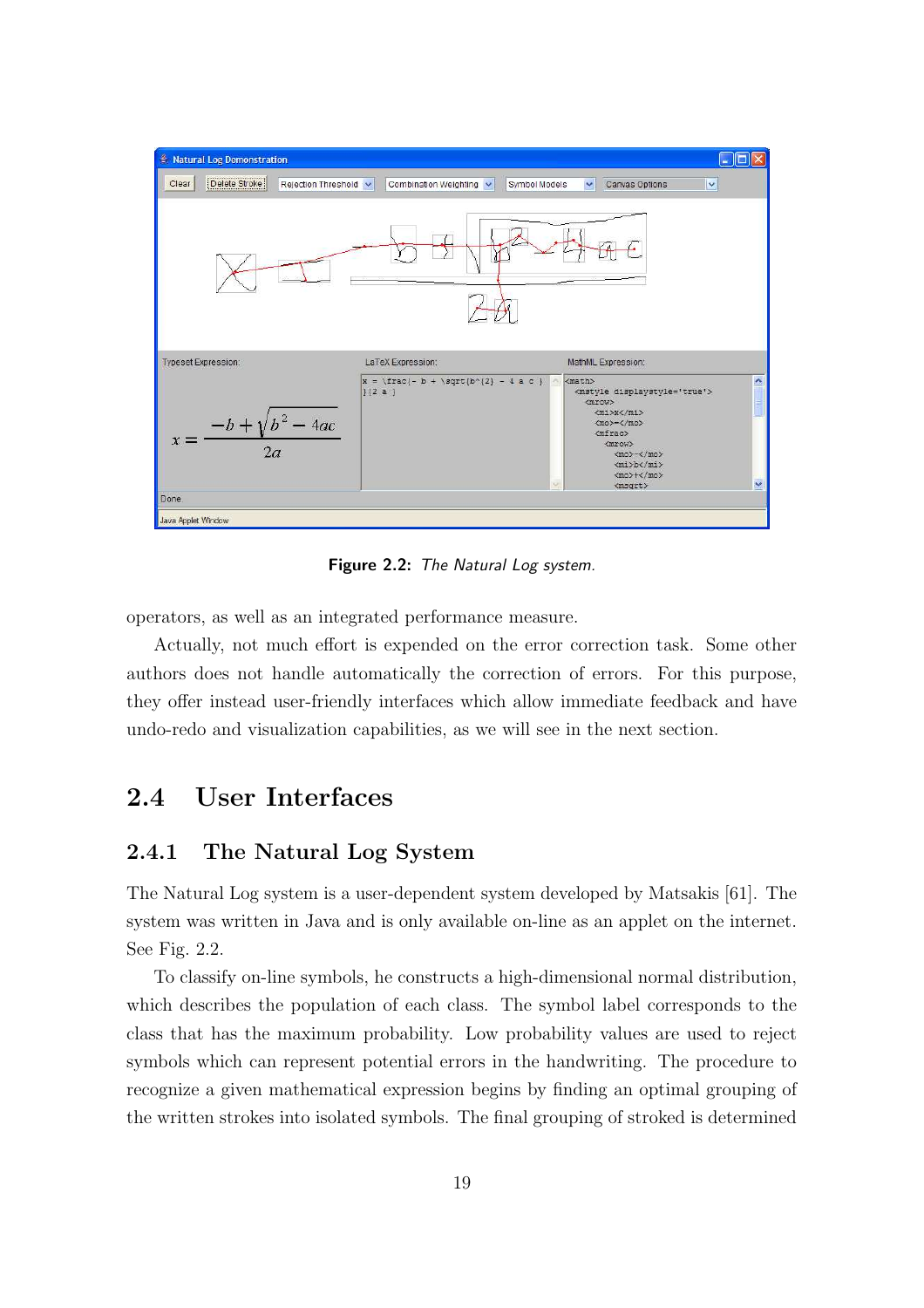by evaluating all possible groupings and taking the one which minimizes a sum-cost function. This function is the sum of the log likelihood of the classifier's output of each symbol in the current partition. To make the optimization of the cost function manageable, its evaluation is constrained by the minimum spanning tree of strokes, considering the centers of strokes' bounding boxes as nodes of a completely connected weighted graph. Different combinations of subtrees of the minimum spanning tree are evaluated and the optimal one is taken as the final segmentation result.

The structural analysis in this system consists of locating a "key" symbol usually an explicit mathematical operator. Once the key symbols are located, the parse algorithm proceeds to find their corresponding operands, and partial subexpression are formed. The procedure is applied recursively until no more key symbols are found. The algorithm is extended to support parsing of superscripts, i.e. to nonexplicit operators, but no support for subindexes is offered.

## 2.4.2 Free Hand Formula Entry System

The Freehand Formula Entry System is a pen-based equation editor developed by Smithies and Norvins [81] and distributed under the GNU General Public License. The program runs under Linux and MacOS X platforms.

The classification of symbols is done by using the nearest-neighbor method. The developers use confidence information supplied by the classifier to group strokes. Their method proceeds by generating all possible combinations of a fixed number of strokes (by default they take a maximum of four strokes), which potentially can constitute a single symbol. Once single symbol is classified, the confidence level of a combination correspond the lowest output of the classifier. Finally, the group with the highest confidence is taken and the first symbol in the group is returned and considered a correctly recognized character. The procedure is repeated, once again, when a fixed number of input strokes is reached.

For the structural analysis, they first used a method based on graph rewriting, similar to the method developed by Lavirotte and Pottier [52]. Figure 2.3 shows a version of their program, modified by Zanibbi [103], which uses the structural analysis method he developed.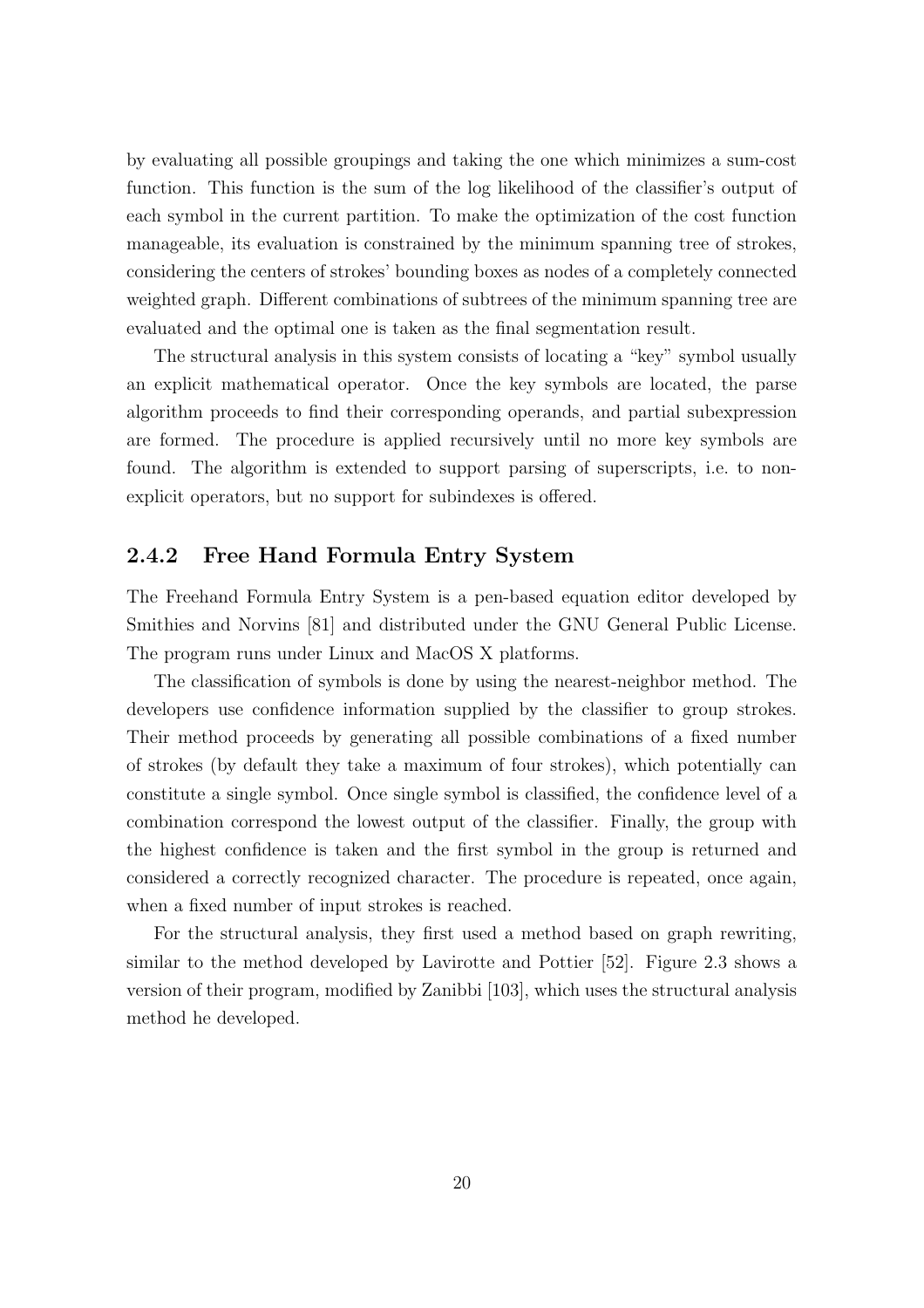

Figure 2.3: Free Hand Formula Entry System

## 2.4.3 Infty Editor

Infty Editor [63] is a commercial system specialized for creating mathematical documents. The editor is linked to the computer algebra system Mathematica by Mathlink. It also supports input and output of expressions in TEX format. The editor contains an real-time recognition system for mathematical expressions. See Fig. 2.4.

The recognition system combines segmentation and recognition of characters to remedy difficulties in structural analysis due to irregular symbol position and size. The rewriting puts symbols into extendable symbols and unextendable ones. The former are extended to form other symbols by adding more strokes and the latter are written with only one stroke. For example,  $F$  can be extended into  $E$ . When a stroke is classified as unextendable, the classification result is rewritten by the computer in the drawing area using a predefined prototype. If a stroke is classified as an extendable character, the system waits for the next strokes. The classification result is written automatically if a predetermined time interval has elapsed or the expected number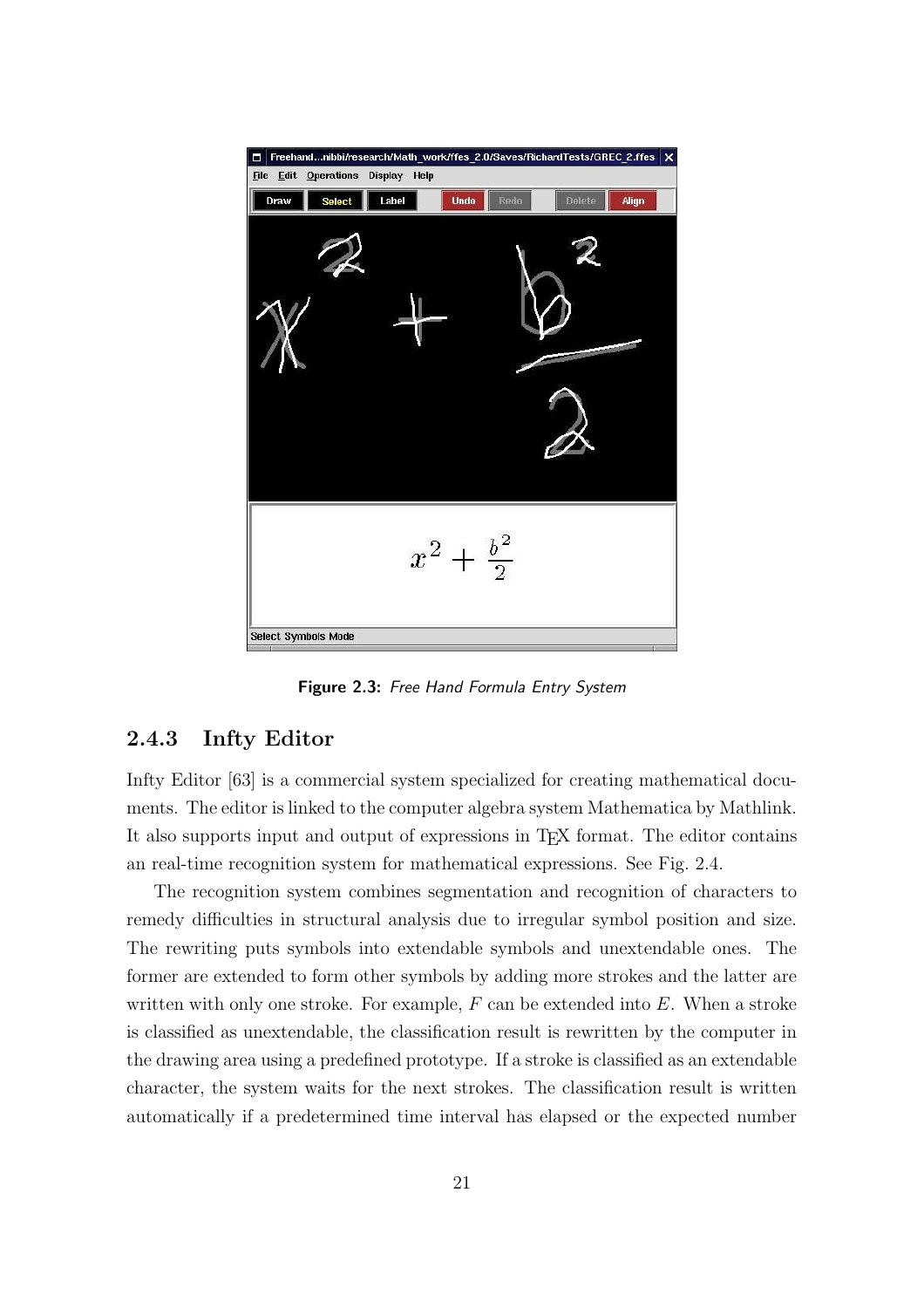

Figure 2.4: Infty editor

of strokes is reached.

During structural analysis, delayed symbols generate structural layout errors. The same occurs when super-indexes are added after the whole expressions is entered. For example, when writing the expression  $(-x)^n$  in the sequence 'x', '-x', ' $(-x)$ ', ' $(-x)$ ',  $\left( (-x)^n \right)$ , it is recognized as  $\left( -x \right)^n$ .

## 2.4.4 MathJournal

Wenzel and Dillner [98] describe another commercial product, MathJournal, developed for the Tablet PC version of the Windows platform. The interface is very similar to Microsoft's Journal program, which is included in the operating system, see Fig. 2.5. Apparently, the program is still under development and only descriptions of it are given. The developers also offer the xThink Calculator as an evaluation program. The recognition capabilities of this program are similar to the ones of MathJournal. It operates as a normal pocket calculator, the operations are done by recognizing a handwritten arithmetical expression.

MathJournal uses the recognizer integrated in the operating system for the classification of isolated handwritten characters. Although it is possible to recognize special